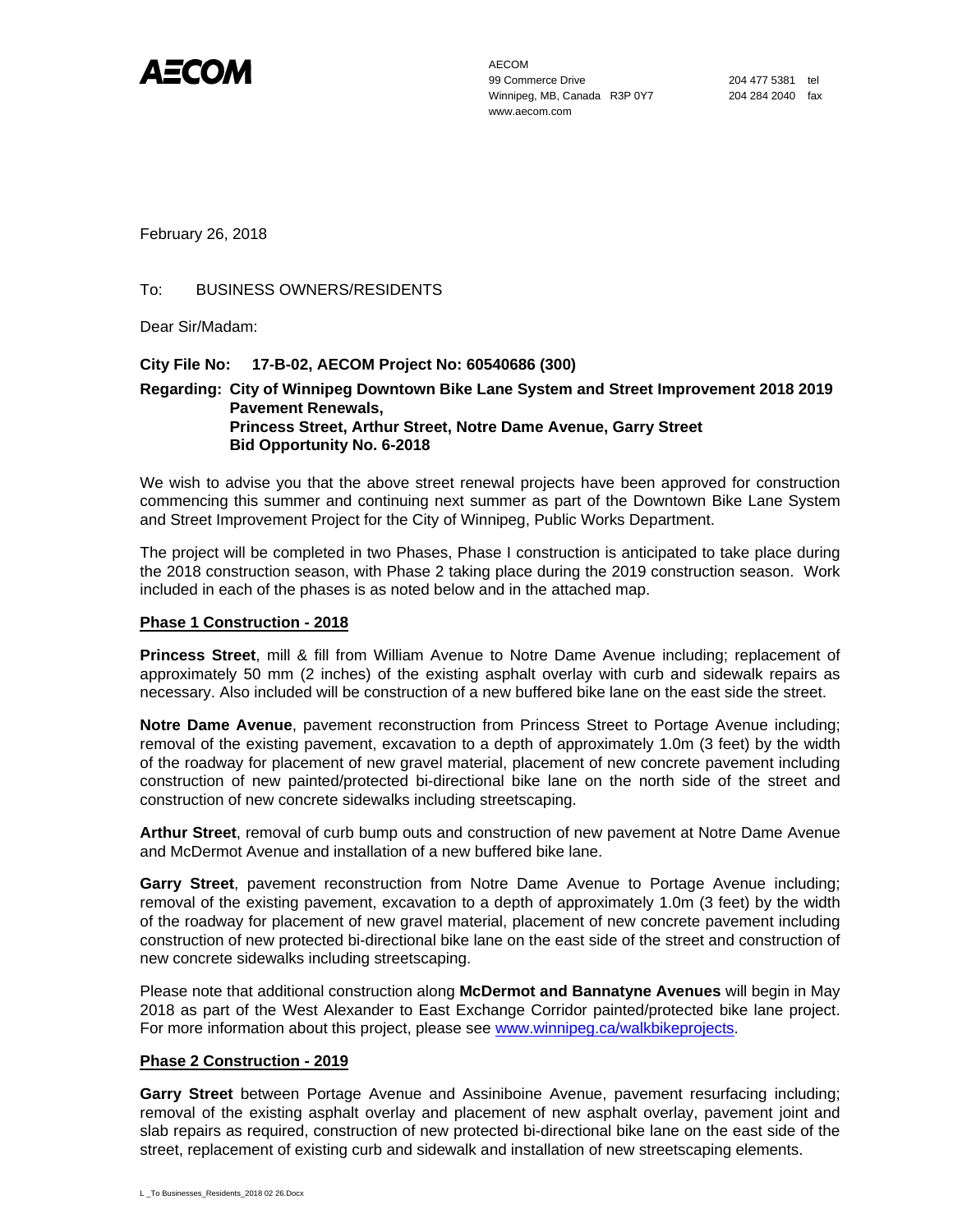

#### **Project Schedule**

The entire project which includes both phases is expected to be tendered in late February this year, with 2018 construction expected to commence in early May and take approximately 17 weeks to complete. It is expected that 2019 construction will commence in early May of that year and also take approximately 17 weeks to complete.

During construction, as many traffic lanes as possible will be maintained, however parking on the streets will be prohibited in construction zones, as needed. On streets with resurfacing, loading zones will be maintained within construction areas, as needed. Emergency and pedestrian access will be maintained throughout the duration of the project, although pedestrian circulation may be disrupted at times due to sidewalk repairs

#### **Update**

An additional letter will be delivered approximately two weeks prior to construction advising the intended start date and providing more detailed information. Anyone with accessibility concerns, moving requirements, properties with underground appurtenances, such as sprinkler systems, lighting cables., areaways, etc. within close proximity of the city sidewalk, properties with planned work/renovations or if you have any other questions or concerns regarding the construction, please contact the Public Works Department's consultant for this work, Mr. Kevin Rae, Senior Transportation Engineer with AECOM Canada Ltd., by phone at 204-928-8430 during regular business hours. The after-hours number for emergencies is 311.

#### **Further Information/Questions**

For more information about the Downtown Bike Lane System and Street Improvement Project please visit www.winnipeg.ca/downtownstreets.

We recognize the fact that this project will cause you some inconvenience and disruption during its course and apologize for this. Your patience during construction will be much appreciated.

Sincerely,

# **AECOM Canada Ltd.**

h

Kevin Rae, P. Eng. Senior Transportation Engineer kevin.rae@aecom.com

KWR:dh

cc: Mr. Mike Pagtakhan – Councillor, Point Douglas Ward

- Ms. Jenny Gerbasi Councillor, Fort Rouge/East Fort Garry Ward
- Ms. Cindy Gilroy Councillor, Daniel McIntyre Ward
- Mr. Marty Morantz Councillor, Charleswood/Tuxedo/Whyte Ridge Ward
- Ms. Kathy Ross City of Winnipeg, Public Works Department
- Mr. Colin Titchkosky, City of Winnipeg, Public Works
- Ms. Lisa Fraser City of Winnipeg, Public Works
- Ms. Debbie Mikulik City of Winnipeg, Public Works Department, Customer Services Division